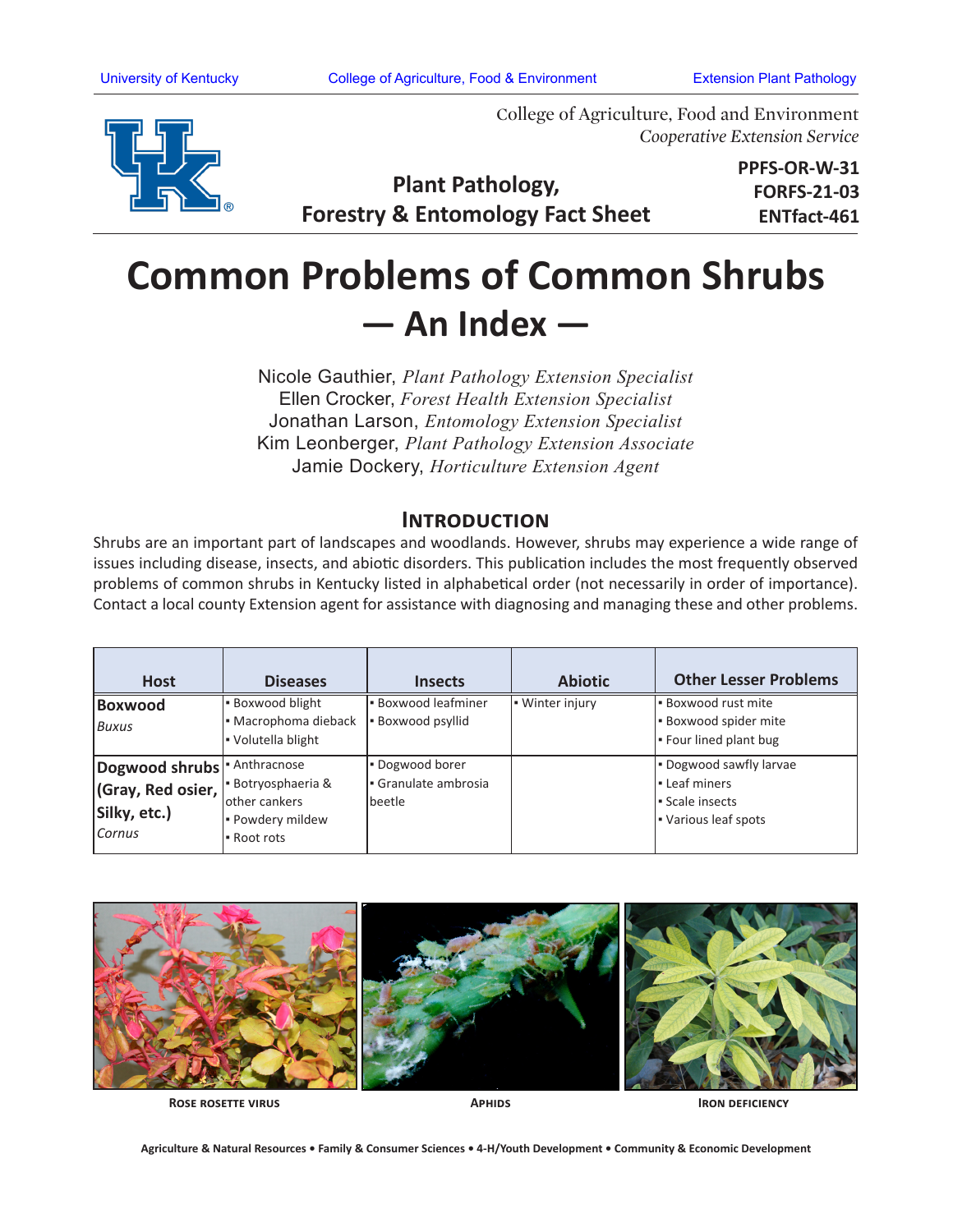| <b>Host</b>                              | <b>Diseases</b>                                                                                                          | <b>Insects</b>                                 | <b>Abiotic</b>                                                                          | <b>Other Lesser Problems</b>                                                                                                                                          |
|------------------------------------------|--------------------------------------------------------------------------------------------------------------------------|------------------------------------------------|-----------------------------------------------------------------------------------------|-----------------------------------------------------------------------------------------------------------------------------------------------------------------------|
| <b>Euonymus</b><br>Euonymus              | · Powdery mildew                                                                                                         | <b>Euonymus scale</b>                          |                                                                                         | • Black vine weevil<br>- Crown gall<br>· Spider mites<br>. Non-native burning bush<br>(Euonymous alatus) is invasive in<br>Kentucky.                                  |
| <b>Holly</b><br>Ilex                     | · Black root rot<br>- Pythium root rot                                                                                   | • Cottony camellia scale<br>• Holly leafminers | • Nutritional issues<br>Soil pH (iron<br>deficiency)<br>- Wet feet                      | • Black vine weevil<br>- Holly pit scale<br>- Holly scale<br>. Phytophthora root rot<br>· Southern red mite                                                           |
| Hydrangea<br>Hydrangea                   | • Cercospora leaf spot<br>· Powdery mildew                                                                               |                                                | • Winter injury to flower • Aphids<br>buds (failure to bloom)                           | - Armillaria root rot<br><b>Bacterial leaf spot</b><br>· Oystershell scale<br>• Rust<br>· Spider mites<br>· White flies                                               |
| Juniper<br>Juniperus                     | · Gymnosporangium<br>rusts (cedar-apple rust,<br>cedar-quince rust)<br>Kabatina twig blight<br>. Phomopsis tip blight    | - Bagworm<br>· Spider mites                    |                                                                                         | · Botryosphaeria canker<br>· Minute juniper scale<br>. Phytophthora root rot<br>· Spruce spider mite                                                                  |
| Lilac<br>Syringa                         | <b>Bacterial blight</b><br>· Powdery mildew                                                                              | - Lilac borer<br>· Oystershell scale           |                                                                                         | • Black vine weevil                                                                                                                                                   |
| Rhododendron<br>& Azalea<br>Rhododendron | · Botryosphaeria canker<br>· Phytophthora<br>dieback/blight<br>. Phytophthora root rot<br>• Various fungal leaf<br>spots | - Azalea lace bug                              | • Iron chlorosis/high soil   Azalea caterpillars<br>pH<br>• Wet feet<br>• Winter injury | · Black vine weevil<br>• Leaf & flower galls<br>- Leafminers<br>- Leaf rust<br>• Mites<br>· Ovulina petal blight<br>Scale insects                                     |
| Rose<br>Rosa                             | - Black spot<br>· Powdery mildew<br>- Rose canker<br>- Rose rosette virus                                                | · Japanese beetle<br>- Rose slug               | • Winter injury                                                                         | · Downy mildew<br>· Herbicide damage<br>- Leaf cutter bees<br>• Mites<br>- Rose chafer<br>• Thrips                                                                    |
| Serviceberry<br>Amelanchier              | • Fire blight<br>· Gymnosporangium<br>rusts (cedar-apple rust,<br>cedar-quince rust)                                     |                                                |                                                                                         | - Aphids<br><b>Borers</b><br>• Japanese beetles<br>- Leaf miners<br>- Pear slug sawfly<br>· Powdery mildew<br>Scale insects<br>· Spider mites<br>• Various leaf spots |